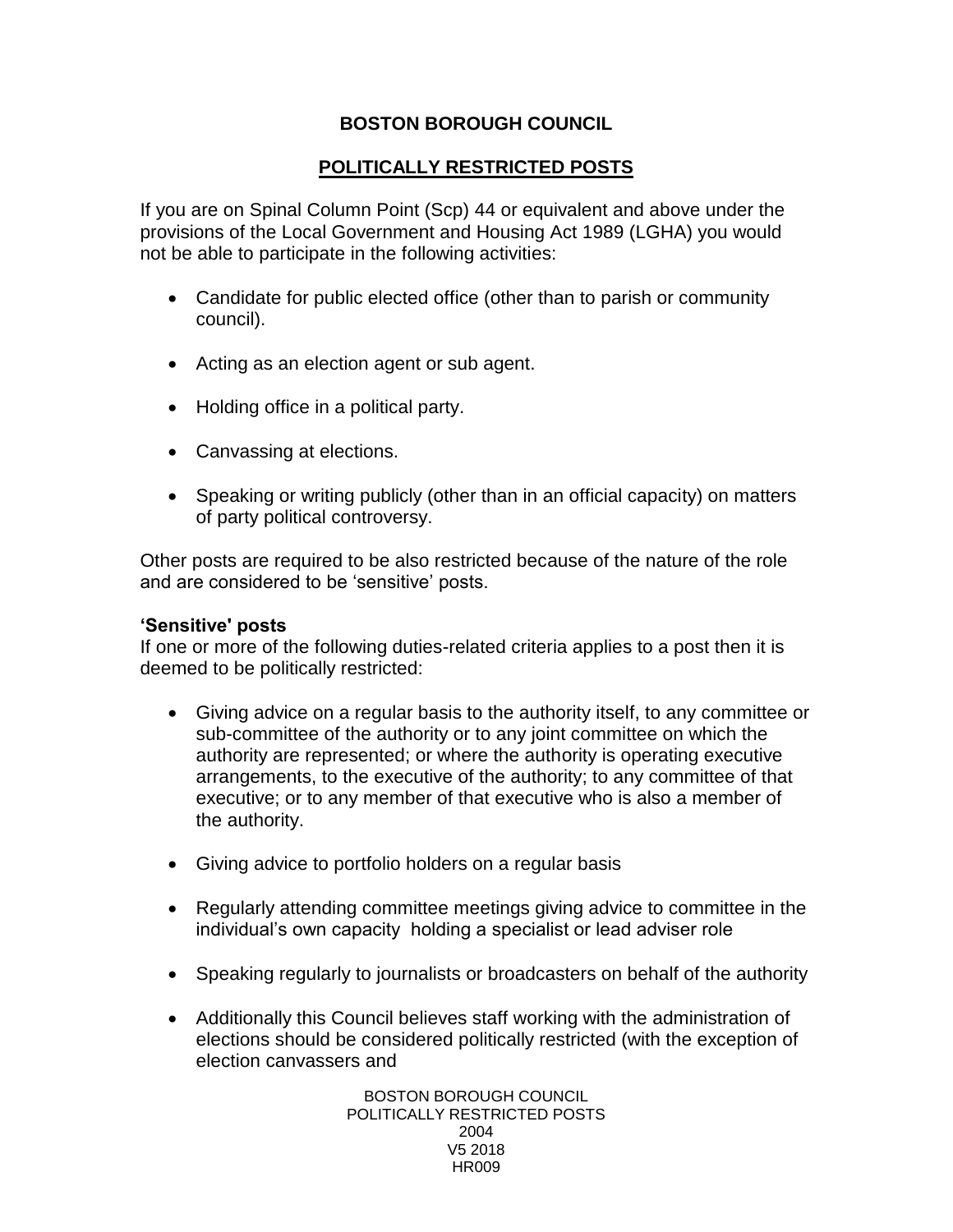The below list shows all posts which are deemed to be politically restricted whether above scp 44 or deemed sensitive.